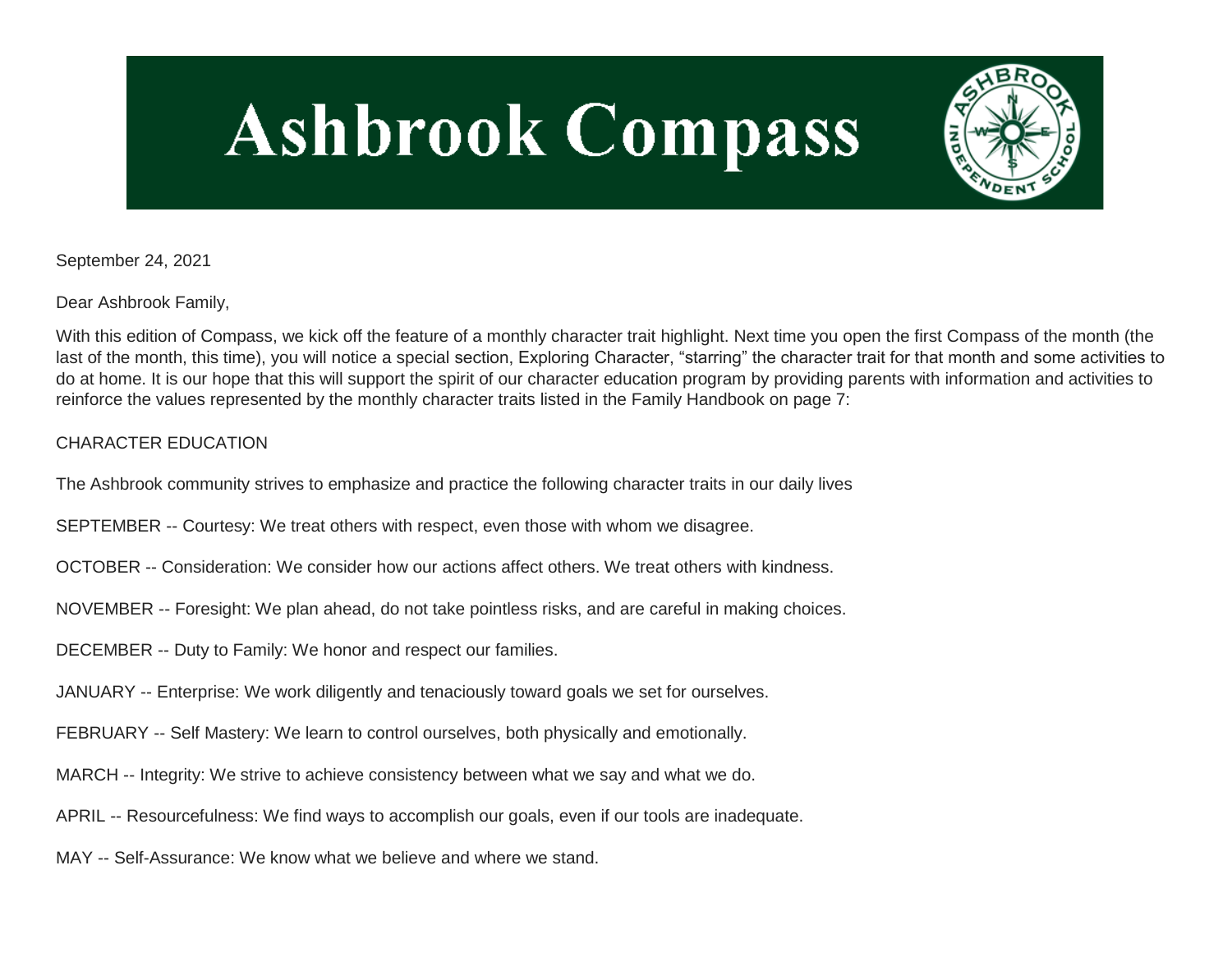### STUDENT CONTEST: Summer Months Character Traits

What about June, July, and August? Are you a student who has some thoughts about what three traits we should add to our Character Trait list for the summer months? Would you like to win a snazzy long sleeve Ashbrook t-shirt AND a free dress day for your entire class? If so, write Doc a note according to the following instructions: On a single page, describe each trait and its month and WHY you think it would be important for Ashbrook to adopt (due by the first bell of the day on 10/15).

### A Bulletin Board with Character!

My great thanks to Ms. Jessop for her commitment to creating a wonderful bulletin board display linking the values represented by our character traits, to what it means to be a strong community. Look for that soon, in the Community Corner by Gorby and Coconut's hutch.

### Where does Character Live?

Finally, you might have noticed that the monthly character trait poster now lives by the main entrance to the building. By its new location, we are symbolizing our commitment to the given trait as a condition of community membership and walking into the building. The new location says, "This we believe, and this makes us a community, and anyone who enters here is agreeing to put forth an earnest effort to abide by this statement."

Exploring Character: September is COURTESY month!



Family Focus on Courtesy -- Here are some activities you can do at home to reinforce the values at the core of our character education program:

 Make a two-minute video representing courtesy. Present it to Doc, and he may post it on Ashbrook's website or show it to our Lower School students. Interpret this quotation and engage in a family discussion about what this means and how it might play out in our daily lives: "Let courtesy be your adornment."

 What are three actions you can take to be courteous to others? Read one of the following or a book you already own, and identify three ways the characters remind you of you or your family being courteous.

- [The Berenstain Bears Forget their Manners](http://link.mystudentsprogress.com/ls/click?upn=GbuZMsH4QD-2BGs1AtMRPNC1mWb-2Fe2BLa9HgHiCFsy-2Fc7v-2BH026YhkrwcXbY0VonvwOR6i8EopJB3g6S9XY8M8Ew-3D-3DLedw_1PndbFfBoQGSZbxwXHHEexw3B2F0fG-2BUmuXm6a-2BX-2BzsOvCqR85rISZ-2Bg6uZIEqVYrtsPQvgiwaz9V6wykUnMzJ3V4v7LWez4L5FED6FzhFnujOch7WmuGwwouFSAmBEer9AF-2FRXzvcxCERlKdZfmY2UpWUGzC3WmcSaZoXv8hzsMQyPvsJK24IhPedddWoRmw-2BXZsJDEvFHGDE6NQ1eF6v4PFa4mOZZW5aFODjzwYosDNVaYB5Y1cecB2DI9aeOUB8wq8zBdWbIrwiGisHS6YcDKYDXK5I2J1jt9obnJBCcs3wxiefd8q0VwxrysvAG1itB-2FqeXlPerFACNIYnadZ01unwI4rv3kBHxwfHZIP77VgZo8VSWg0bkOFKbAhu8VbllWwXiEseG-2F4hiC2hwiVmBIB7tW2n8lcDVPVzOQvAXaTAXk9x5rEYk9ovb4sUpr)
- [Manners,](http://link.mystudentsprogress.com/ls/click?upn=GbuZMsH4QD-2BGs1AtMRPNC1mWb-2Fe2BLa9HgHiCFsy-2Fc66Fieef1FZtjWMhiVLEW0xJ-2Fa8GyejDIx33n3YKbFugQ-3D-3DG2AB_1PndbFfBoQGSZbxwXHHEexw3B2F0fG-2BUmuXm6a-2BX-2BzsOvCqR85rISZ-2Bg6uZIEqVYrtsPQvgiwaz9V6wykUnMzO5xc2gpOo0an7AjJNwDYg7ispGqWbNjNogUFzXcmBGM5S6ognWFD4cqxX-2B5IOALtaTv-2BI3bcIoNEYkr1wUrOfx-2BqtsMop3Er1CqMuJtFIkSqLl7zk2H0FqlajJcSJu1w1NO85iwuWemB9RSUP4ef0TqMn9j1ugje9BMZ8QJ3XM2o7AME79QC43WM8NNv-2FqJuYIHTqONfZsGY02jYUEB686ET19MvB2eUgTCNxb0vDHTAUccNEG4n2ls1CXX5bo4x1BlYd3MQNxf4BKI75eSvcgMCZAwHgNmd7kJlrMHKuMZmsaLtzvFBSlEPCgKsnG-2B2U8JuzwuC-2FE27yp-2F-2FKwpPdvyHr8WNVONhK7eTxcjYS8A) by Aliki
- **[Perfect Pigs: An Intro to Manners](http://link.mystudentsprogress.com/ls/click?upn=GbuZMsH4QD-2BGs1AtMRPNC1mWb-2Fe2BLa9HgHiCFsy-2Fc7v-2BH026YhkrwcXbY0VonvwCnFKbsOr8ejdecgdCvx1kg-3D-3DEgRX_1PndbFfBoQGSZbxwXHHEexw3B2F0fG-2BUmuXm6a-2BX-2BzsOvCqR85rISZ-2Bg6uZIEqVYrtsPQvgiwaz9V6wykUnMzE5VHgFPploDNj06G6GBXgBfJsGKLyg9dJ6Gyc1ewmyLZbjrSEt139vj-2Fd6xczEq1qeCmcGqCh7zXn7IVZdRHJucaB-2BvClMx-2FcAdRu5p9E-2FaFJPBnCFs1U5m46mFTMQX-2BtkV6LpbUS4OSUDALE2ZIhz-2FkY05gO4eqcq1sUYJUv6ULEzCFsBtVcQoqdQ3InuP-2BGUd2knaVTA4yyyKZkWlxUsL-2BLkZcIxFfO0kU6Q5s9uyekzwH7VP279ag0Zos-2FAyOzb4gv3LT8vSCJJcsKZpzLK9t7CIVOkcGkiqiW49d1WvTpaghss6BzI0mH-2BBXcMiJkYMVfOF-2FwjoPnGkabEev5kvc7DzA2HQZsGoyPqhNyPC) by Marc Brown and Stephen Krensky**
- [What Do You Say, Dear? and What Do You Do, Dear?](http://link.mystudentsprogress.com/ls/click?upn=GbuZMsH4QD-2BGs1AtMRPNC1mWb-2Fe2BLa9HgHiCFsy-2Fc7wn4wMDuTKPQEd2p-2BRcn7UoMfD9ep2U8VyXDWmg-2BBlIw-3D-3DeRoM_1PndbFfBoQGSZbxwXHHEexw3B2F0fG-2BUmuXm6a-2BX-2BzsOvCqR85rISZ-2Bg6uZIEqVYrtsPQvgiwaz9V6wykUnMzLeUVbqWK-2B-2FVVAl-2Fr6Coij7IrXqnnwyq2umq1WZDexnSQACwU6zRGnxxsu9-2FdFOT1tQFD-2FM9zqoTutVgxZahqs8N8udtbNRxlCGQVoZ1ecK04ZZitN3CJxpLKC-2BXJ5mbQl15aGPsxE0ywaZlS-2BxY6TlJHcGTJmixJTH1sKkB8rCcaVkxCfL2exyRU-2BNKYYWHXfbRoBb5oB-2FwVgVukuToev4L9X5mRLXNT6YIrzVIVxZ1hfyYPEvlAFVhIpkPbX-2FDMgowM36MdsTbMbJudoTgeaIGyqGDhET1uVuRwR5PRQAWJiGVD-2F0O8r1WZ6uIkh9GP5Ka4-2FX9EEelv7WIHqP2RaTE5y-2FncPCUxBr2rH7RKtN-2B) by Sesyle Joslin
- **[Monster Manners](http://link.mystudentsprogress.com/ls/click?upn=GbuZMsH4QD-2BGs1AtMRPNC1mWb-2Fe2BLa9HgHiCFsy-2Fc7v-2BH026YhkrwcXbY0Vonvw-2FK-2BC-2BGWnwGo7Kdy4wiC2Ng-3D-3DjLR5_1PndbFfBoQGSZbxwXHHEexw3B2F0fG-2BUmuXm6a-2BX-2BzsOvCqR85rISZ-2Bg6uZIEqVYrtsPQvgiwaz9V6wykUnMzKjCo4Vjk196pU-2F6Du34k3OSiXYYy0EY-2Fngw7NYbFeqAkrUcCQnFXGfj3lsMqyvpxnuDCOLl-2Bs-2B0D6Li52FpTwUrzBO2ED4t6GoLAGAjvKMo4q8vFRycrI91KLaKljZvX9O-2BeubbzBQjByyxXsA16-2BJjv9O3qWusmT7LnqITLqyNe6YHKBShZrxzSi1fEyU2dgAXib7eVy2wTBbl-2BeYyP-2BiNDtNIAV-2FIQc-2FI0DR-2B5Q4WyripyBuTJIEFAjiV1V-2BSvJFuyJ2avRrirK7Q5EihdQYfL1a5InllbaGhoD2qrbqz30Tm8aN0wNXVW6-2ByZ8YJCl9iU5Cfsw4-2BGEDlFarDBox71OFxm-2BskWoM1ZhnN5j70) by Bethany Roberts**

• Watch the baby chicks sing the [Please and Thank You Song](http://link.mystudentsprogress.com/ls/click?upn=5XDbAd9r0ovG7GZusFBG8PfeZw8-2F7u87HLkeZtu3xvgioSwqXKx8oThuf9arbH8vNUhWsuT7MnEKeq5ihCqobg-3D-3D82_W_1PndbFfBoQGSZbxwXHHEexw3B2F0fG-2BUmuXm6a-2BX-2BzsOvCqR85rISZ-2Bg6uZIEqVYrtsPQvgiwaz9V6wykUnMzCPUv9gV9C9X7V2g9B9tlGM0tA7duz7yf5oXBM-2BlkSh0OjzpbkohcY6sDsnV5CkwzXEAgdTV97aGetpY2ZI1UO22KhWm-2Br4hnTPyq0rQmViZHW2LIQiBtQY7TUynDjvW3fO8XC4imM4JoJJkzM65HLf6VvqhmFXoTrqp4YlvW4gz3Mwc9Isttx60qiCEQQEhevv2PzlGDp1c39V2FxZXoEtSLxq3QAcDp-2FYRQ-2BXNsn2IIKkR1fYMIhaKQLf2xbGixzjZn7jrPLCOuqFpYeyAAEc4ChzS7TaGZsfM5yCHtVl6MwE-2FPu9OxUzEhLLSbWq2IHJOfEvnzIcBMpw3F3zmKoiDcRw8sqi-2B6v3VVqSY03yN) (parental warning: it's a bit of an earworm!). Draw a picture of someone being courteous, and explain your drawing to someone else. Bonus points if you bring it into school and share with Doc, who will post it in the building and on Instagram!

Be well, Doc

Dr. Christopher A. Schoberl Head of School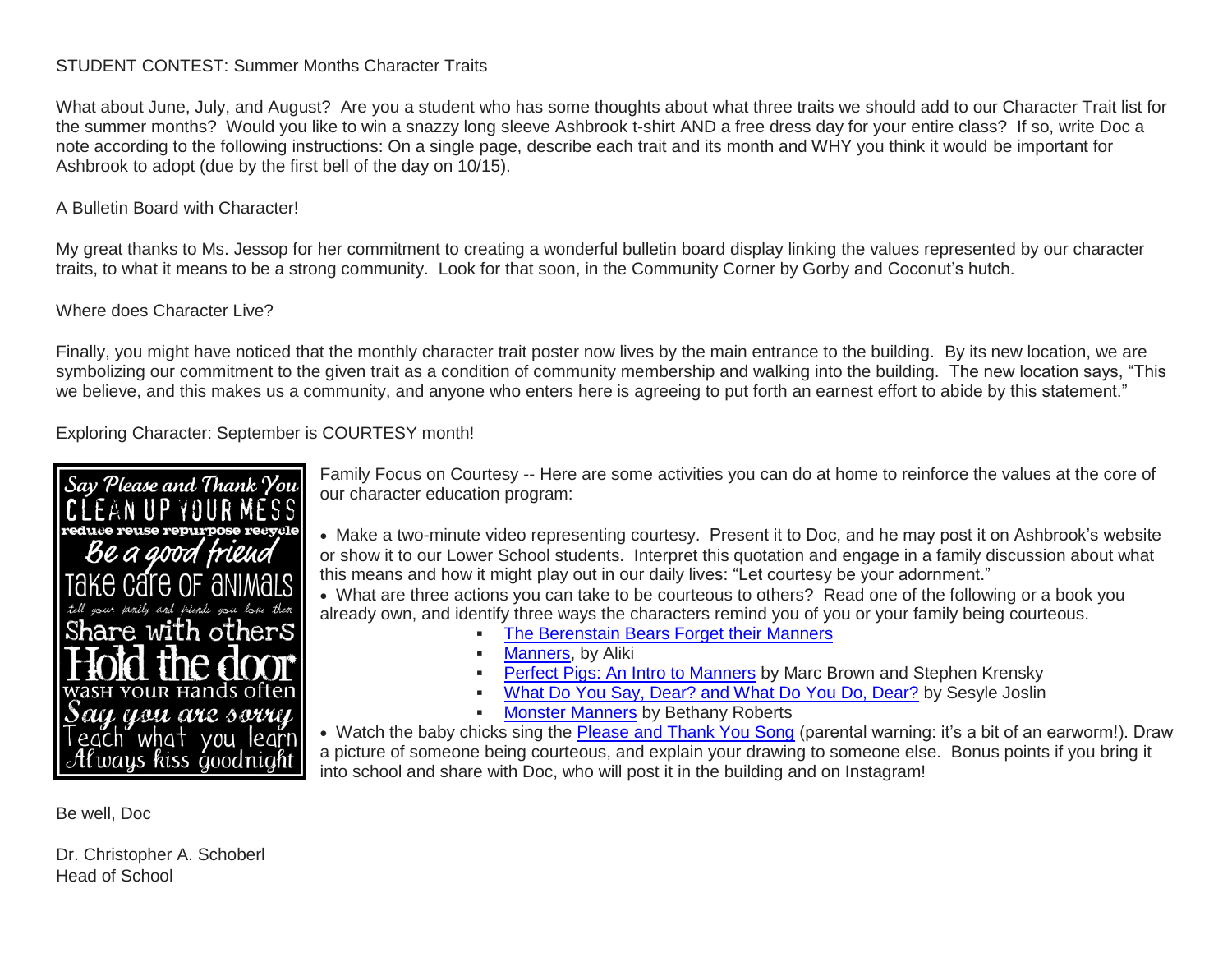**Next Week: September 23** -- First meeting of Math Challenge Club, After School (see below)

**Upcoming Dates: October 6** -- Bike-to-School Day (more info to come in next week's Compass) **October 6 -- PTO meeting via Zoom, 9 a.m. October 20** -- Coffee/Tea with Leadership **October 22** -- Teacher In-service, No School **October 28** -- Picture Retakes **October 29** -- Ashbrook Spooktacular

**[2021-22 School Year Event Calendar](http://link.mystudentsprogress.com/ls/click?upn=t3AI3kjK1Pyk9qPfHnOahelBVVSIlRAa3GeSLMbkINmgHr3guxrPuqfp-2Bh-2FJW4nCZ4g8Gi3XkGXC-2FKATZbsSvlLtGaxynoxi8rg7wuoRjJ9ogb5HbX999Eip-2FZE6wLdBt-2FZXHJBS6zquMLtzN9wyAf-2BwWQPV3rI3lDDknuQ1JHMBzJ8gUYT-2F7YzNEwZY9IsL01sHprQ-2FIDOi-2FxvxQxcWetx3uPiVsOO-2BTqPctwW7ytf9RkxC1x3UjTIEBtRaqxRocHrr-2BmciBR4-2BJ-2F9FRK9RIbCVijz3zpNIIcd4PIsUMddSSVNBf6Erlmv-2BHBcLMpY-2BXATDQ1ruaOReFDZmWYSBv8U-2FG-2FKOr0yEkAwqSdMzdcQ3gq4Z79RZNOTZP4nGap5-2B4nzc4nIf29OyD3NhvJHQaLkc85sE-2FfYbPaGyyk6H2FOzJRYThJmT37US6LpTrGNlh9HxVTLYe1LpjcNTBXNJsSKlp-2BAa-2BVuGTdE8v33fTt9-2BgR-2BE9tSlDPzhNHxWPZ2RZ535aLRz3SoCCiPZR3EABfh4FMKDRC4z2q-2Bvjvbtim7SOD4kDD2r5XYSDBe4a3bcI5fNds6iRAQWmj3uDnwn3-2B3tKuGNT1JKaRpJXKTgGLzWZLAnNUo4fvdQC77H83vaK-2BM8PCeLuljt-2FRAsnx0cP-2FGdRouESOyMOB5ORkT-2BH-2Bkw4hRRiiTCpe61BsZqpA-2Bu0CJJ_1PndbFfBoQGSZbxwXHHEexw3B2F0fG-2BUmuXm6a-2BX-2BzsOvCqR85rISZ-2Bg6uZIEqVYrtsPQvgiwaz9V6wykUnMzNveDbn7AaaKt39J9EBcZk7QxrzMt6TE0EH9ieswSLDA1yXiitBcjNT-2FRVzvd4acSVHh0c7rQpIvTns7rJdLgeNTUa0C6wog-2Bj6LPbk9M7NeOSX1n0-2BUsNxzUjcRXY5Qe2tSFkEUss41U3E74O5XiHq2eNC5CDkW0W4kDOhNpMZXm8F2x4TBnDhZQ0Dnm2hVFqVMqBNM1kcsD2l0oY8aSR8UrsZZsdWPj7sRngCJEEJ-2F6nQ7CA3wDs1I58IFomL4EHj3YrLqUgJIbrcpLtbos0AjW7Lays2Be-2BkR1-2FxUUXOA2N8uXcJelxrU-2FBCPrMk7kUm7gaOq1GWDVz-2BaMXzm1Z2iooC3uF8uWJ9K6hfd9xQI)**

## **COVID-19 Screening Program starts October 4**

Ashbrook has enrolled in Oregon Health Authority's COVID-19 Screening Program for K-12 students. This weekly testing program is entirely optional. You can pick-up a barcoded test kit on Monday mornings, test your child that night or Tuesday morning, and return the test Tuesday morning. You will receive confidential results in 1-2 days. For more details, click **[HERE](http://link.mystudentsprogress.com/ls/click?upn=n7jYKe39nC4PrVAw2BzaOolgU5XUleaJ61qfvNJxTW3uoi8RFzNYUfSc1qXdqajA34djZWrxIBJBxzp2whbybvqIYp3dDOkCDgKesziBdCm5lREQK9RheqVEh9QjAqMMz0UWhlnOZ-2B3RUAGeWpjHrkMIUF8j8RLxhXnCxS94iqC4ZnDQ5YPoCZSnFKK3KrrVFBba_1PndbFfBoQGSZbxwXHHEexw3B2F0fG-2BUmuXm6a-2BX-2BzsOvCqR85rISZ-2Bg6uZIEqVYrtsPQvgiwaz9V6wykUnMzLEZ7shIyf04gPKudusAWFQSeOcVGaadoeaV5-2Bz0iM8EmvIzVqXteDfP0oIHyir-2Bkb-2FbMLDvLrVcjHZ1j3T4axZA9WZad2yCPc6yLR8Xg6wG7M4aLMMifrCk6GjpKoOQ9zdIKZBCGSPXLnw-2FfPYorcVVEM2G0RYV-2BescqShWS8q7zXwRMX8FQXrICqj0bZWu-2BTyC-2BgoBksqGlbuRno8Jv1FNG2LR23EhEKyv8DAc-2Bb5bF04PD617RqxK9WIrXuSCv0Zlc5aPzui4Vx0xgjGWIgoYcZQS9gH1FndheAJnqW41WeePR8vKDQJTVt6OZ4cqtC27YXj8jwaI-2FHfh0ONTmSS-2FkBKexVj5EvGvLbLlPgZy)**.

### **Is it allergies or COVID?**

If your student has seasonal allergies or a chronic/managed health condition, please email Ms. Rachael at [rlevy@ashbrookschool.org](mailto:rlevy@ashbrookschool.org) with your student's name and symptoms. Symptoms must be documented because:

- Many allergy and condition-related symptoms mimic COVID-19 Primary and Non-Primary symptoms which would require your student to remain home and be symptom-free for 48 hours.
- A student experiencing a symptom as a result of their known condition does not need to quarantine unless other non-related symptoms develop.
- Please administer any needed medications at home as much as possible.
- If medication must be administered at school, complete **[THIS FORM](http://link.mystudentsprogress.com/ls/click?upn=n7jYKe39nC4PrVAw2BzaOolgU5XUleaJ61qfvNJxTW3uoi8RFzNYUfSc1qXdqajA34djZWrxIBJBxzp2whbybvqIYp3dDOkCDgKesziBdCn4Jz0-2Fbfz-2BnFE8ocS2BVOfpTd79JEMsDJ7erDamCaVetObdsn8Azrp10pIqLS26jumcGqttlHURlFwF0JsYHQ2jPFf_1PndbFfBoQGSZbxwXHHEexw3B2F0fG-2BUmuXm6a-2BX-2BzsOvCqR85rISZ-2Bg6uZIEqVYrtsPQvgiwaz9V6wykUnMzB9RZkCiGfR2RZ8AHNb4yXF0I3WVYGhCauXN-2B1ZTQUclgC9QLN3Te5gzmrySemcSBAVXfGclsMMKUPxpqTfYeIGfegyoZbNd3cbR2ugt1zva1g-2FNSZlT46pH72sYUtkDu7OL02lGK7wEyjs8iJ4FmV7aMA51IzKWJWMwyASpyEBHfEgs-2B76-2BQ2tlgC16f3BQspVt6h2LhLbjaa16CxZGGbEV1-2BpFus0ZcM-2FTqoSj0iDDy7-2BayDxIxyOQGmCLeMGBq0j7WgEfoAcCxBvYxYCojpeRgofj7x60I23zSYZxmNQmFDdAn-2BVxsQXknblllbqyV4M-2B9u7I4CJDi9yp-2FVZkF4SJWwDzoHzwP-2Bv1xvVhAwJu)** and drop it off with the medication on the cart outside of the front door. It must be marked with your student's name and clear instructions. Please call or email before you plan on dropping it off so Ms. Rachael may retrieve it.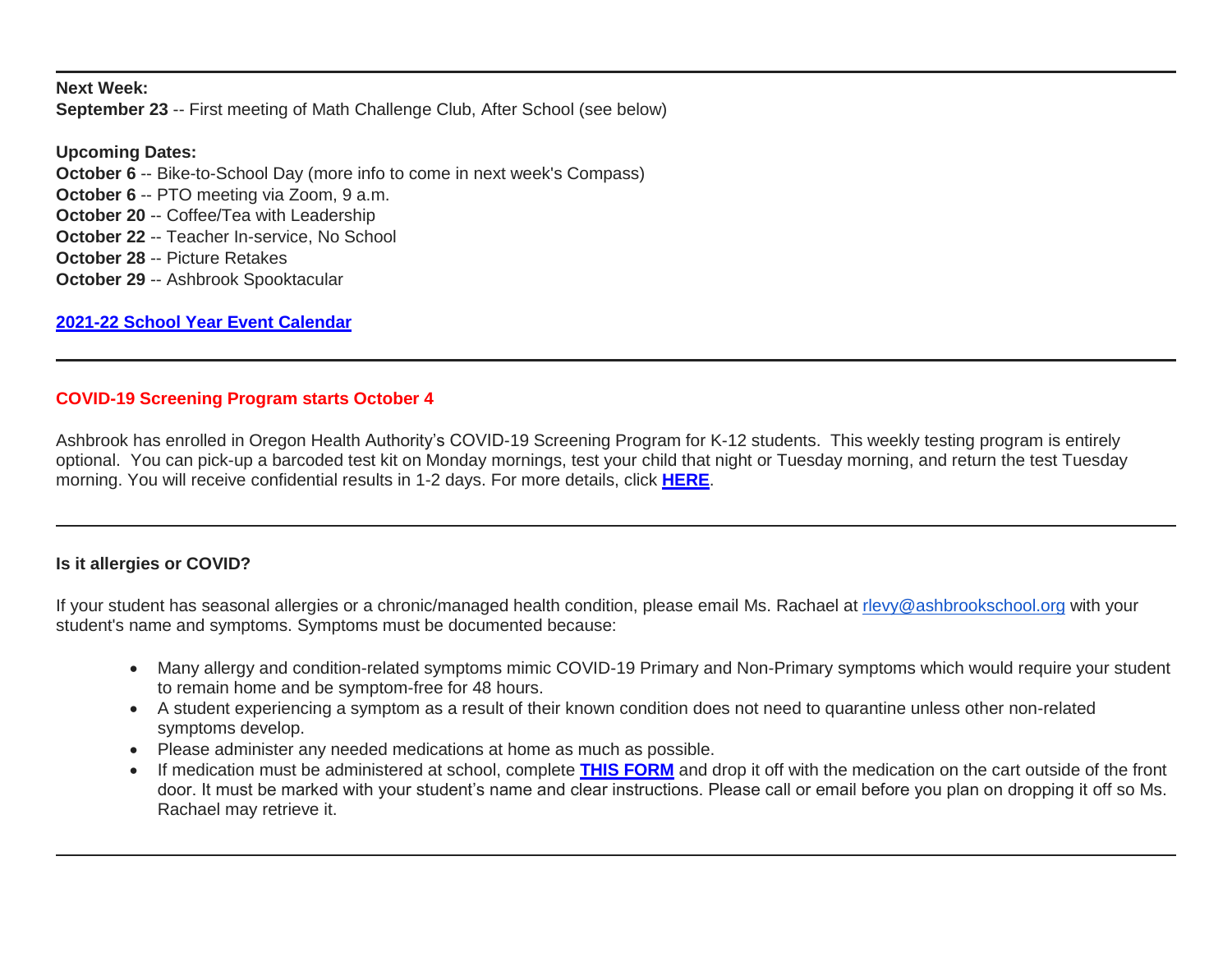## **September's Is It Monday Yet? from Doc Schoberl is "How to Talk with your Child about Difficult Topics"**

When Eileen and I decided to get married and start a family, I had two moments of panic. You see, I really need a good night's sleep, and I was convinced that if I were deprived of sleep because of a crying child, I'd become Jack Nicholson in The Shining. Once I realized that I could get by on a lot less sleep than I thought I needed, I panicked when I thought about all of the tough conversations I'd have to have with my children, and whether or not I was up to the task.

The rest of the blog post, with advice and resource suggestions, is **[HERE](http://link.mystudentsprogress.com/ls/click?upn=n7jYKe39nC4PrVAw2BzaOolgU5XUleaJ61qfvNJxTW3uoi8RFzNYUfSc1qXdqajA34djZWrxIBJBxzp2whbybvqIYp3dDOkCDgKesziBdCmEAlKlXAZzcjmERX7kDHODzMipwAQKXN3kyANMTvSaCURLdjH4uY5LXkcGJpdaj2I-3DJjL0_1PndbFfBoQGSZbxwXHHEexw3B2F0fG-2BUmuXm6a-2BX-2BzsOvCqR85rISZ-2Bg6uZIEqVYrtsPQvgiwaz9V6wykUnMzBTrpIyLrrg0-2F3FdJ2VtKv8JUN3VnTtHb4Tu4Nt8QXSxex8vcpr0InTYMfGlRtoMf4uV2z5YPNTzMPcf7mifl5Faj5W29FQGaIjWQIaH0Th9nW-2B6VvAXLjDxw7o-2FYIdHf-2BA5U3yzhXi-2B8PzS9OIHf9OE90eCA4Pdl9UtM-2FtXGVBUgq1bZSQ5YSrJWXi4GAmQWP-2Fu5BGGsCiwC-2FLynwRlCnOiKNthtgolxy4tc1PoqR-2F6jmGtZ0X2E2VKxSjlsDpzN3qUZwNHTIImsLFH6mUtwzVPl4FLNVMucEVjeNpagQNBgjJJAVKJmanBZjy6XpocJQ4fr5Uxkg-2F4s6i-2BTi54gTWMj0AYm23Ks8WfYj82U4T4)**.

**Check out these stunning pictures from our yearbook students!**



### **K-5 Math Challenge Club**

If you have a K-5 student who loves math, we have a fun new opportunity for them! Students can now sign up to join **[this after school math](http://link.mystudentsprogress.com/ls/click?upn=5XDbAd9r0ovG7GZusFBG8O1W19MNtZH6dP8Z3C-2FKMhZOQ9CrWfqb1VE4EBYKPmS8JbW-2FHyfO2yg-2FHslMuOZ-2BNw-3D-3DWrIP_1PndbFfBoQGSZbxwXHHEexw3B2F0fG-2BUmuXm6a-2BX-2BzsOvCqR85rISZ-2Bg6uZIEqVYrtsPQvgiwaz9V6wykUnMzPTqg9E734clnXJ0Rpt5BEOodFNyQAO-2F622y-2BsaTr9F53NsruzSuIew2nA1WPOoK83a2mWzWqJDh7ikf5FrnuM-2FBfkdH32DBGLP7C2Yz1WGEJOkUiEVbL1YE7O-2FUCRhaYXav4RSnrrkOu6K9Vteu4tWVD4CGAWfX79xZ1T5qPos0v5s1nw0Jw5IB8u-2Bnvfbb1glGDSzsfjHpx7IIrhgM9YqYS1CfZj-2BKq-2FRzfqRNcr0C8p0-2FUVHaiDu1FJHo3KjIMgmfceOmBl5OwLrzn-2FQT0F3jHe0kTste1-2Bh9o-2FPq0sBaMXppEglUftg5S8P6x3KwJCTrIYXpWDb0tpTwqM4mNdnT-2FWNUlKUavtWZOR8-2Fv-2Bgj)  [club](http://link.mystudentsprogress.com/ls/click?upn=5XDbAd9r0ovG7GZusFBG8O1W19MNtZH6dP8Z3C-2FKMhZOQ9CrWfqb1VE4EBYKPmS8JbW-2FHyfO2yg-2FHslMuOZ-2BNw-3D-3DWrIP_1PndbFfBoQGSZbxwXHHEexw3B2F0fG-2BUmuXm6a-2BX-2BzsOvCqR85rISZ-2Bg6uZIEqVYrtsPQvgiwaz9V6wykUnMzPTqg9E734clnXJ0Rpt5BEOodFNyQAO-2F622y-2BsaTr9F53NsruzSuIew2nA1WPOoK83a2mWzWqJDh7ikf5FrnuM-2FBfkdH32DBGLP7C2Yz1WGEJOkUiEVbL1YE7O-2FUCRhaYXav4RSnrrkOu6K9Vteu4tWVD4CGAWfX79xZ1T5qPos0v5s1nw0Jw5IB8u-2Bnvfbb1glGDSzsfjHpx7IIrhgM9YqYS1CfZj-2BKq-2FRzfqRNcr0C8p0-2FUVHaiDu1FJHo3KjIMgmfceOmBl5OwLrzn-2FQT0F3jHe0kTste1-2Bh9o-2FPq0sBaMXppEglUftg5S8P6x3KwJCTrIYXpWDb0tpTwqM4mNdnT-2FWNUlKUavtWZOR8-2Fv-2Bgj)** that will take our mathematicians through a series of 15 different math challenges over the course of this 2021-2022 school year. We will meet in cohorted groups (K-4 will be in one group and 5 will be in another) every two weeks to review previous challenges and begin working on the next challenge. Please email Miss Elliott at [lelliott@ashbrookschool.org](mailto:lelliott@ashbrookschool.org) by next Thursday if your student would like to join in on the fun! Our first meeting will be held immediately after school Thursday, September 23 until 3:55.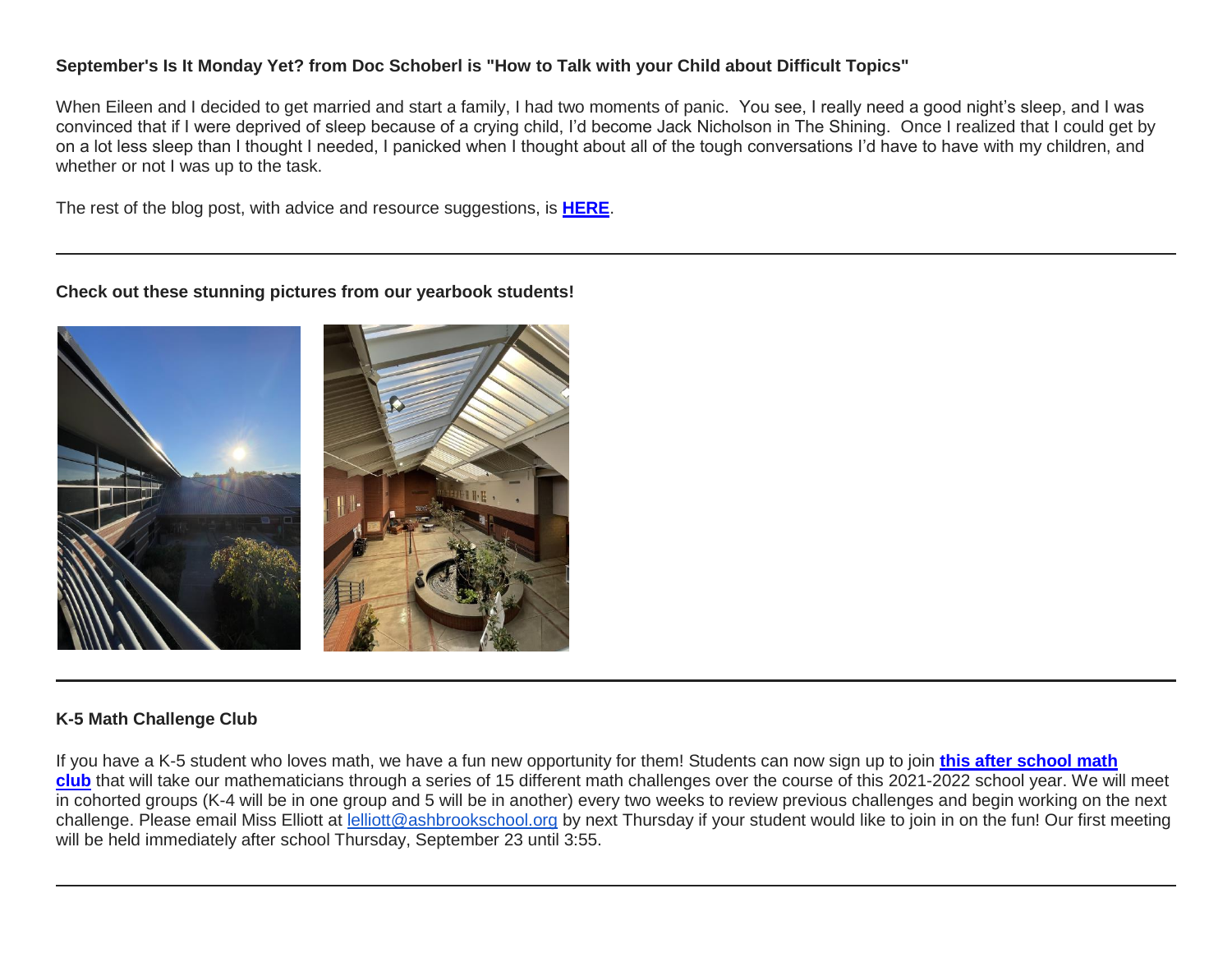## **Oregon Battle of the Books (OBOB)**

OBOB is a statewide program primarily sponsored by the Oregon Association of School Libraries. OBOB aims to encourage and recognize students who enjoy reading, to broaden reading interests, increase reading comprehension, promote academic excellence, and promote cooperative learning and teamwork among students. The "Battle" in OBOB refers to grade-level teams practicing and competing in-house, with winning teams then competing in our region followed by those winning teams competing at the state level. With the exception of the unusual last year, we have traditionally hosted teams. We are excited about the prospect of participating once again this year. With students' interest and parent volunteer coaches, we can host teams in Grades 3 through 8. If you are interested in being a coach for your student's team or a different team, or if OBOB simply sounds interesting to you and you have questions, please email Jerri Jessop at [jjessop@ashbrookschool.org.](mailto:jjessop@ashbrookschool.org) For additional details about OBOB, visit **[their website](http://link.mystudentsprogress.com/ls/click?upn=5XDbAd9r0ovG7GZusFBG8ORWMGH-2FW4YPcO447llngmD5OSBK8a0siDZNrIa3zefaYv31_1PndbFfBoQGSZbxwXHHEexw3B2F0fG-2BUmuXm6a-2BX-2BzsOvCqR85rISZ-2Bg6uZIEqVYrtsPQvgiwaz9V6wykUnMzDlpMTbIhGtyMB0FxXVvXjuOiiL-2FoB35UKvcqYCCSwzzrSYDZhFJBhs2YaiXXe9-2FrGdymLUDz4-2BfM6-2Bcay5TszzFHBsV5QB0KdFeHmNo5Ql7RrK4w1Oesjq2XJXJnYPwmeLAnmifdb0trKaknzrKAx5t73qdpbUjNMuAaIw0VPH71qv8LYw2XHZbwV8D4eXL5ILi-2FL7GyHhj0yiSJvK-2FhsFTUhVkxOJyY3pnPJp6gc6U7kXpNEtv01XnsLgTygBITSwRH-2BQFg0yud5JQ5fIVWG4rvG-2FjdSZ719hvcH237h1E0DXvGeGvIPhh3n2yRhirAcfdT3pFDtEOle8KLsCeZejw21IOJzYHAOFn2ijteoz4)**.

#### **Please donate to Socktober**

Hey Ashbrook Parents,

It's time for Socktober! The Ashbrook Fourth Grade is putting together a sock drive for homeless people in the Corvallis area. Including men, women, and children, this is about a thousand people.

The sock drive is starting on Monday, October 4, and ends on Wednesday, October 27. There will be a sock bin out in front of the school so you can put the socks in it, or you could buy them online and have them delivered to Ashbrook. Please address them to:

Ashbrook Sockdrive, 4045 SW Research Way, Corvallis, OR 97333

The socks will be donated to homeless shelters throughout Corvallis. We are doing this to help homeless people to stay healthy, blend in, and look nice.

So please donate as much as you can to help the homeless. Make sure they are new, not used socks.

Thank you, The Ashbrook Fourth Grade.

### **Sign up for eScrip to help fund the PTO**

Please help the Ashbrook PTO fund great events without lifting a finger. In years' past, we've had the Summer Pool Party, Sock Hop, Family Fun Night at the OSU MU and much more! Even though we can't plan in-person events yet, the PTO has tentatively planned looking ahead to see what we can do to come back together as a community. We are always looking for ideas that will allow the Ashbrook community to connect, so please contact Jennifer Chang [\(jenn\\_kwock@yahoo.com\)](mailto:jenn_kwock@yahoo.com) for any ideas as well as any questions.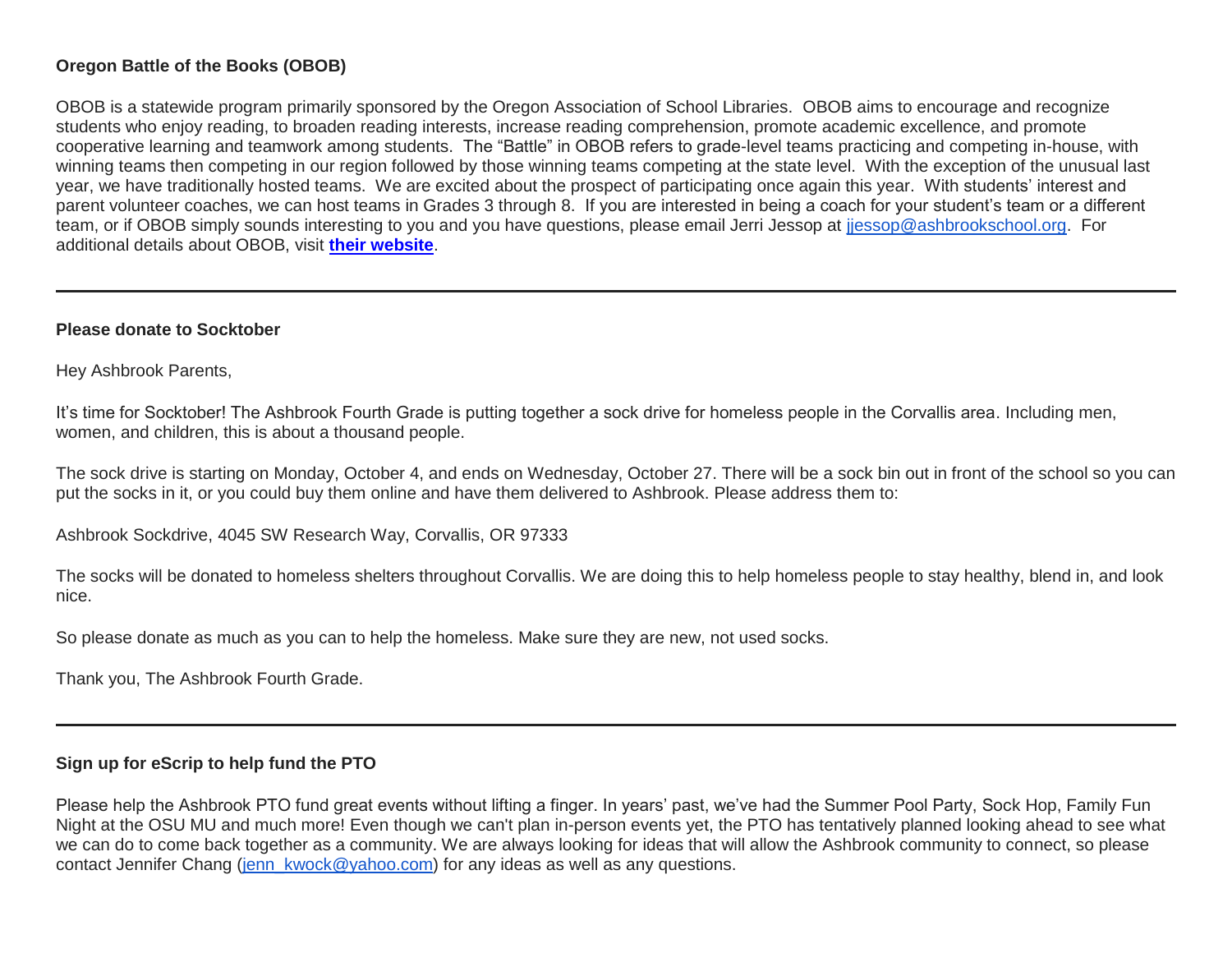By registering your credit cards and using them to pay at Market of Choice and certain online businesses, a portion of your purchase will be donated to the PTO. There is no additional cost to you and your information is confidential. Please consider signing up if you have not done so already. If you're already signed up, please check that your information is up-to-date.

Thank you for your support.

Sign up: <https://secure.escrip.com/signup/index.jsp>

Update: <https://secure.escrip.com/signin/index.jsp>

### **PTO Mini-Grants**

The Ashbrook PTO is proud to offer mini-grants again this academic year! The purpose of the Ashbrook PTO Mini-Grant Program is to support the Ashbrook community in pursuing projects, activities and supplemental education opportunities that enhance the school's collective educational and community building aspirations. All members of the Ashbrook community are eligible to apply for a PTO mini-grant to sponsor undertakings such as clubs, events, teams and speakers.

Previous recipients included the Tikes Town Playhouse, Middle School Graphic Novel Library, Choir Club, Destination Imagination, First Lego League, First Lego League, Jr., "Eclipse" (student written/produced play), Cascades Raptor Presentation, Author Visit by Myrlin Hepworth, and more.

The application form with more information on activities that are eligible and the guidelines for funding is **[HERE](http://link.mystudentsprogress.com/ls/click?upn=n7jYKe39nC4PrVAw2BzaOolgU5XUleaJ61qfvNJxTW3uoi8RFzNYUfSc1qXdqajA34djZWrxIBJBxzp2whbybvqIYp3dDOkCDgKesziBdClenDsTc-2FUGtZuJNxIh5RAijA4c-2FxLDZKxjmas3d9mUCg2OGUEiTYCsalquiRQy9vw-3D0z-e_1PndbFfBoQGSZbxwXHHEexw3B2F0fG-2BUmuXm6a-2BX-2BzsOvCqR85rISZ-2Bg6uZIEqVYrtsPQvgiwaz9V6wykUnMzF3iS6zkfTlMgar85wY8v1TSab87KacqePDjL5RymXei-2FkxgZvL-2FTTRVqd8RvZXv7UQTmh1XsyW-2Fop3w8SaOeU2HLo9BxETdoKPGwKlDkMIpRbpePn1rs3oceKEJNjHuNhh4do0kGrcL-2FZeNDZt7zX7JTw82iGw5VRsJnzCfCE6-2BzdEFX1fiSzncMALrNRh1-2FOMNZroMZPozw0jLLRUT4tDGjb1hmOPEJZBAmYv5s2yhzVf-2FfaIo1uCJPF68d-2BXG2Duuj4kttk-2FiQOlKhcFJy4ARCR8Ugn8O6Fm74uBrwyY2p5sLsQfezFtIZN-2BowQeR-2FHru7oN9m0ywtOH8u-2BTs-2FfDu7kc6LQ2cx6mMNAO23mlM)**.

## **PTO Staff Appreciation Committee**

The Staff Appreciation committee is looking for volunteers to help celebrate Ashbrook's dedicated staff for the 2021/22 school year. If you are interested in being involved, please contact Anne Rice at [annerice24@gmail.com.](mailto:annerice24@gmail.com)

### **Did you notice our new sign?**

We installed a new Visitor Parking sign and this Welcome sign to make our campus easier to navigate and even more welcoming to visitors and prospective families.